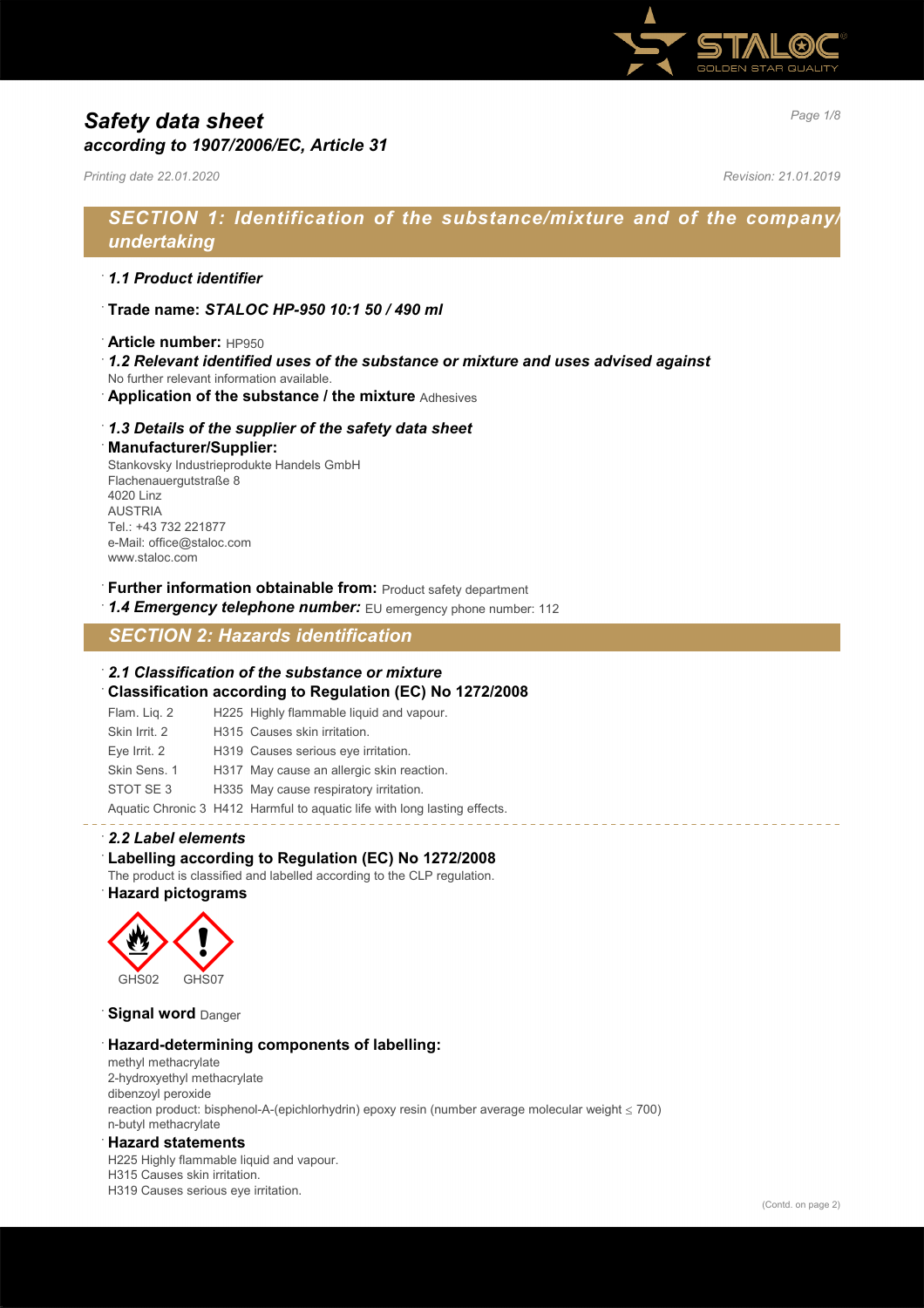

## *Page 2/8 Safety data sheet according to 1907/2006/EC, Article 31*

*Printing date 22.01.2020 Revision: 21.01.2019*

(Contd. of page 1)

### *Trade name: STALOC HP-950 10:1 50 / 490 ml*

H317 May cause an allergic skin reaction.

H335 May cause respiratory irritation.

H412 Harmful to aquatic life with long lasting effects.

### · **Precautionary statements**

| P <sub>101</sub>  | If medical advice is needed, have product container or label at hand.                                                         |
|-------------------|-------------------------------------------------------------------------------------------------------------------------------|
| P <sub>102</sub>  | Keep out of reach of children.                                                                                                |
| P <sub>103</sub>  | Read label before use.                                                                                                        |
| P <sub>210</sub>  | Keep away from heat, hot surfaces, sparks, open flames and other ignition sources. No smoking.                                |
| P <sub>241</sub>  | Use explosion-proof [electrical/ventilating/lighting] equipment.                                                              |
|                   | P303+P361+P353 IF ON SKIN (or hair): Take off immediately all contaminated clothing. Rinse skin with water [or shower].       |
|                   | P305+P351+P338 IF IN EYES: Rinse cautiously with water for several minutes. Remove contact lenses, if present and easy to do. |
|                   | Continue rinsing.                                                                                                             |
| P405              | Store locked up.                                                                                                              |
| P <sub>501</sub>  | Dispose of contents/container in accordance with local/regional/national/international regulations.                           |
| 2.3 Other hazards |                                                                                                                               |

### · *2.3 Other hazards*

### · **Results of PBT and vPvB assessment**

- · **PBT:** Not applicable.
- · **vPvB:** Not applicable.

## *SECTION 3: Composition/information on ingredients*

### · *3.2 Chemical characterisation: Mixtures*

**Description:** Mixture of substances listed below with nonhazardous additions.

## · **Dangerous components:**

| Bangerous components.                                            |                                                                                                                                                                                                                                                                                                                          |               |
|------------------------------------------------------------------|--------------------------------------------------------------------------------------------------------------------------------------------------------------------------------------------------------------------------------------------------------------------------------------------------------------------------|---------------|
| CAS: 80-62-6<br>EINECS: 201-297-1<br>Index number: 607-035-00-6  | methyl methacrylate                                                                                                                                                                                                                                                                                                      | >25-≤50%      |
| CAS: 868-77-9<br>EINECS: 212-782-2<br>Index number: 607-124-00-X | 2-hydroxyethyl methacrylate<br>Skin Irrit. 2, H315; Eye Irrit. 2, H319; Skin Sens. 1, H317                                                                                                                                                                                                                               | $>10-525%$    |
| CAS: 94-36-0<br>EINECS: 202-327-6<br>Index number: 617-008-00-0  | dibenzoyl peroxide<br>→ Trerox. B, H241; $\overline{\langle \cdot \rangle}$ Eye Irrit. 2, H319; Skin Sens. 1, H317                                                                                                                                                                                                       | $>2.5 - 10\%$ |
| CAS: 25068-38-6<br>NLP: 500-033-5<br>Index number: 603-074-00-8  | reaction product: bisphenol-A-(epichlorhydrin) epoxy resin (number average molecular<br>weight $<$ 700)<br>Expedient Paris, Aquatic Chronic 2, H411; < (1) Skin Irrit. 2, H315; Eye Irrit. 2, H319; Skin Sens. 1, H317<br>Specific concentration limits: Eye Irrit. 2; H319: $C \ge 5\%$<br>Skin Irrit. 2; H315: C ≥ 5 % | ≤2.5%         |
| CAS: 97-88-1<br>EINECS: 202-615-1<br>Index number: 607-033-00-5  | n-butyl methacrylate<br><b>A</b> Flam. Liq. 3, H226; <b>A</b> Skin Irrit. 2, H315; Eye Irrit. 2, H319; Skin Sens. 1, H317;<br><b>STOT SE 3, H335</b>                                                                                                                                                                     | $≥1-≤2.5%$    |
| CAS: 79-41-4<br>EINECS: 201-204-4                                | methacrylic acid<br>Skin Corr. 1A, H314; $\Diamond$ Acute Tox. 4, H302; Acute Tox. 4, H312<br>Index number: 607-088-00-5   Specific concentration limit: STOT SE 3; H335: C ≥ 1 %                                                                                                                                        | $≥1-≤2.5%$    |

Additional information: For the wording of the listed hazard phrases refer to section 16.

## *SECTION 4: First aid measures*

### · *4.1 Description of first aid measures*

General information: Immediately remove any clothing soiled by the product.

### · **After inhalation:**

Supply fresh air and to be sure call for a doctor.

In case of unconsciousness place patient stably in side position for transportation.

After skin contact: Immediately wash with water and soap and rinse thoroughly.

After eye contact: Rinse opened eye for several minutes under running water. If symptoms persist, consult a doctor.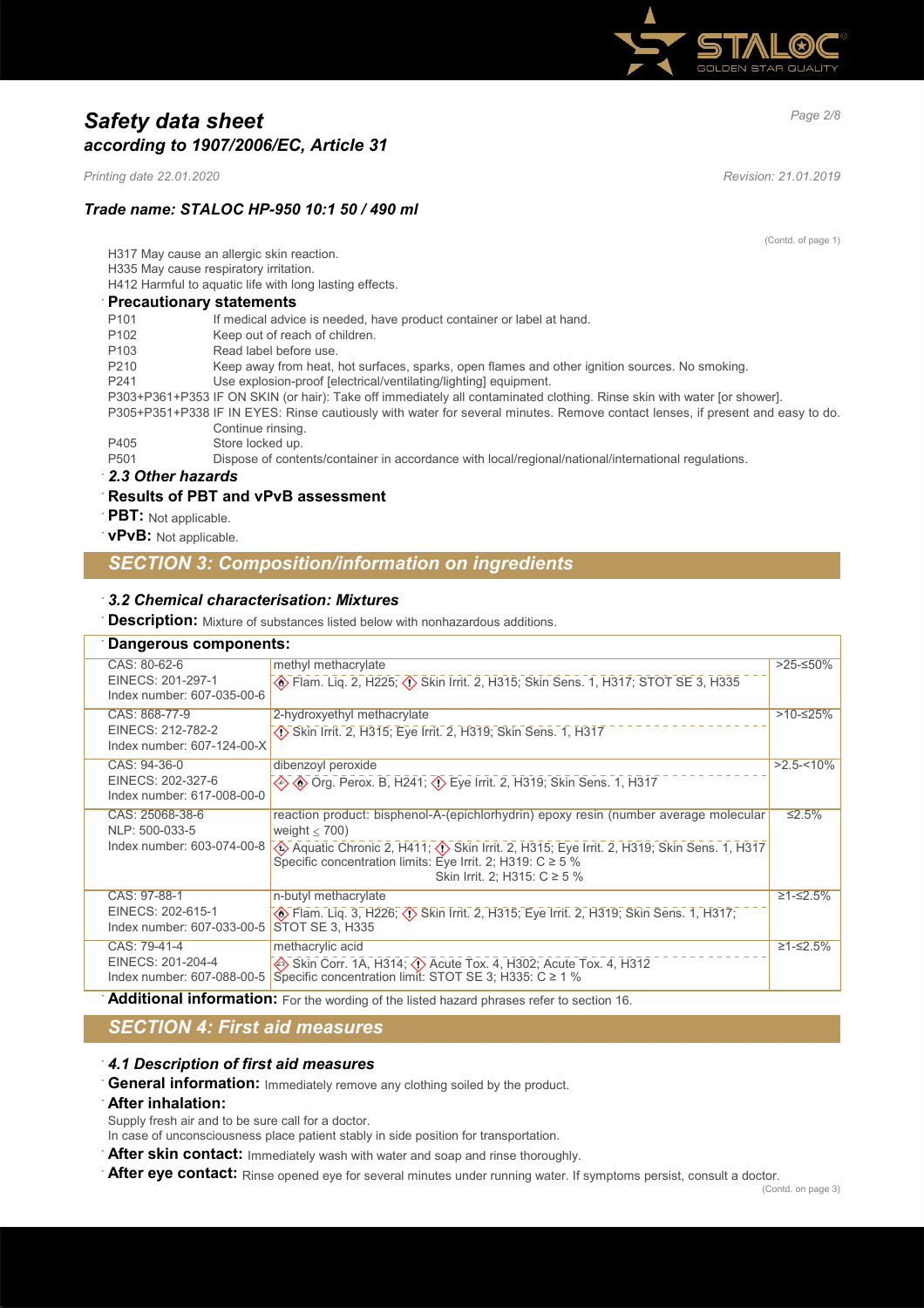

## *Page 3/8 Safety data sheet according to 1907/2006/EC, Article 31*

*Printing date 22.01.2020 Revision: 21.01.2019*

### *Trade name: STALOC HP-950 10:1 50 / 490 ml*

(Contd. of page 2)

- · **After swallowing:** If symptoms persist consult doctor.
- 4.2 Most important symptoms and effects, both acute and delayed No further relevant information available.
- · *4.3 Indication of any immediate medical attention and special treatment needed*
- No further relevant information available.

### *SECTION 5: Firefighting measures*

- · *5.1 Extinguishing media*
- Suitable extinguishing agents: CO2, powder or water spray. Fight larger fires with water spray or alcohol resistant foam.
- · **For safety reasons unsuitable extinguishing agents:** Water with full jet
- 5.2 Special hazards arising from the substance or mixture No further relevant information available.
- · *5.3 Advice for firefighters*
- **Protective equipment:** No special measures required.

## *SECTION 6: Accidental release measures*

· *6.1 Personal precautions, protective equipment and emergency procedures*

Wear protective equipment. Keep unprotected persons away.

### · *6.2 Environmental precautions:*

Do not allow product to reach sewage system or any water course. Inform respective authorities in case of seepage into water course or sewage system. Do not allow to enter sewers/ surface or ground water.

### · *6.3 Methods and material for containment and cleaning up:*

Absorb with liquid-binding material (sand, diatomite, acid binders, universal binders, sawdust). Dispose contaminated material as waste according to item 13. Ensure adequate ventilation.

### · *6.4 Reference to other sections*

See Section 7 for information on safe handling. See Section 8 for information on personal protection equipment. See Section 13 for disposal information.

### *SECTION 7: Handling and storage*

### · *7.1 Precautions for safe handling*

Ensure good ventilation/exhaustion at the workplace. Prevent formation of aerosols.

### · **Information about fire - and explosion protection:**

Keep ignition sources away - Do not smoke. Protect against electrostatic charges.

# · *7.2 Conditions for safe storage, including any incompatibilities*

- · **Storage:**
- **Requirements to be met by storerooms and receptacles:** Store in a cool location.
- · **Information about storage in one common storage facility:** Not required.
- **Further information about storage conditions:**

Keep container tightly sealed.

Store in cool, dry conditions in well sealed receptacles.

7.3 Specific end use(s) No further relevant information available.

*SECTION 8: Exposure controls/personal protection*

· **Additional information about design of technical facilities:** No further data; see item 7.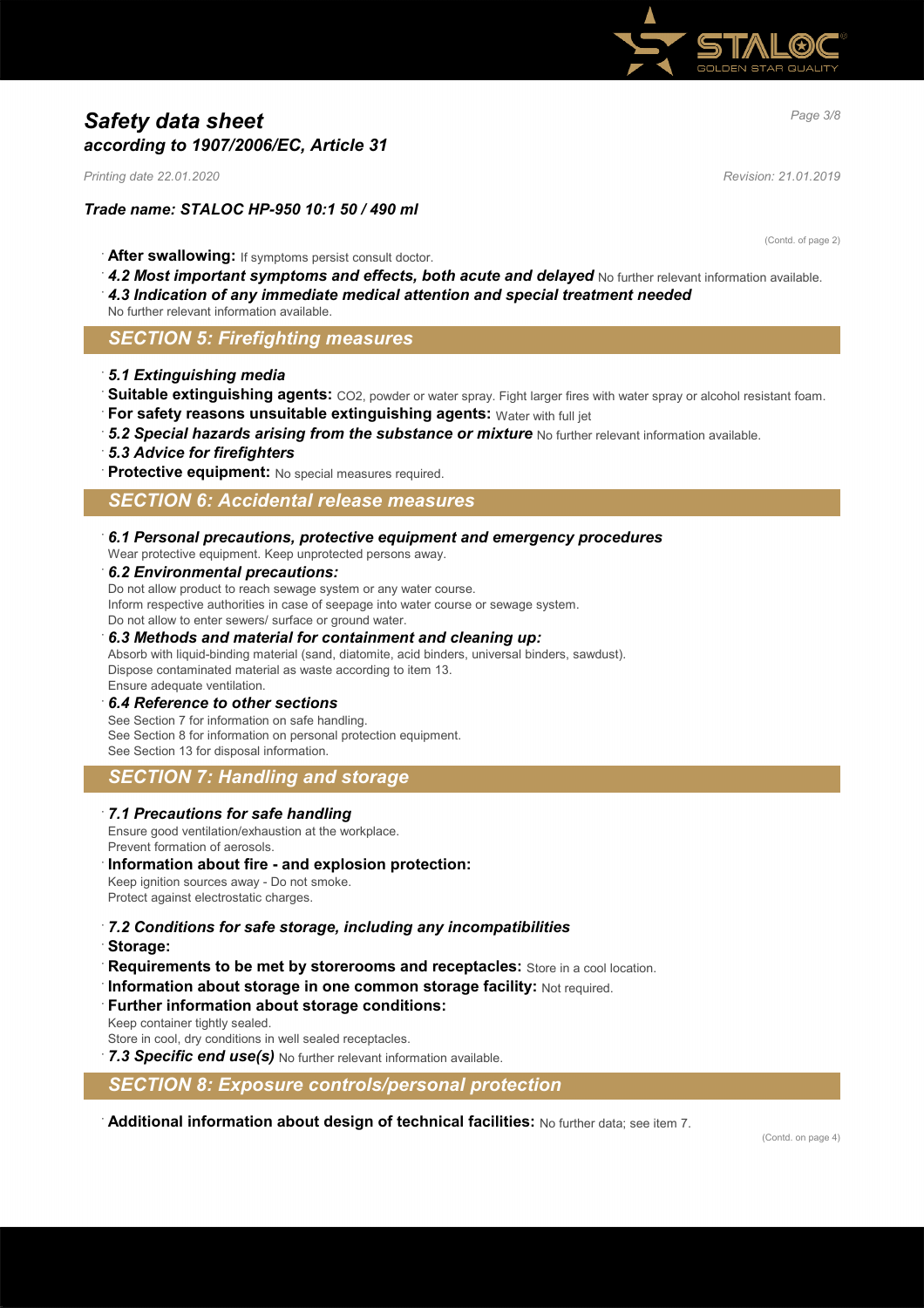

## *Page 4/8 Safety data sheet according to 1907/2006/EC, Article 31*

*Printing date 22.01.2020 Revision: 21.01.2019*

### *Trade name: STALOC HP-950 10:1 50 / 490 ml*

(Contd. of page 3)

| 8.1 Control parameters |  |
|------------------------|--|
|------------------------|--|

| $\lceil$ ingredients with limit values that require monitoring at the workplace: |  |  |
|----------------------------------------------------------------------------------|--|--|
| 80-62-6 methyl methacrylate                                                      |  |  |
| IOELV Short-term value: 100 ppm                                                  |  |  |
| Long-term value: 50 ppm                                                          |  |  |
| Additional information: The lists valid during the making were used as basis.    |  |  |

### · *8.2 Exposure controls*

### · **Personal protective equipment:**

### · **General protective and hygienic measures:**

Keep away from foodstuffs, beverages and feed. Immediately remove all soiled and contaminated clothing Wash hands before breaks and at the end of work. Avoid contact with the eyes and skin.

#### · **Respiratory protection:**

In case of brief exposure or low pollution use respiratory filter device. In case of intensive or longer exposure use self-contained respiratory protective device.

### · **Protection of hands:**



Protective gloves

The glove material has to be impermeable and resistant to the product/ the substance/ the preparation. Due to missing tests no recommendation to the glove material can be given for the product/ the preparation/ the chemical mixture. Selection of the glove material on consideration of the penetration times, rates of diffusion and the degradation

#### · **Material of gloves**

The selection of the suitable gloves does not only depend on the material, but also on further marks of quality and varies from manufacturer to manufacturer. As the product is a preparation of several substances, the resistance of the glove material can not be calculated in advance and has therefore to be checked prior to the application.

### · **Penetration time of glove material**

The exact break through time has to be found out by the manufacturer of the protective gloves and has to be observed.

### · **Eye protection:**



Tightly sealed goggles

## *SECTION 9: Physical and chemical properties*

- · *9.1 Information on basic physical and chemical properties*
- · **General Information**
- · **Appearance:**
- Form: Pasty
- **Colour:** According to product specification
- 
- 

**Odour:** Characteristic

- **Odour threshold:** Not determined.
- **pH-value at 20 °C:** 3.3

· **Change in condition**

- **Melting point/freezing point:** Undetermined.
- **Initial boiling point and boiling range:** >101 °C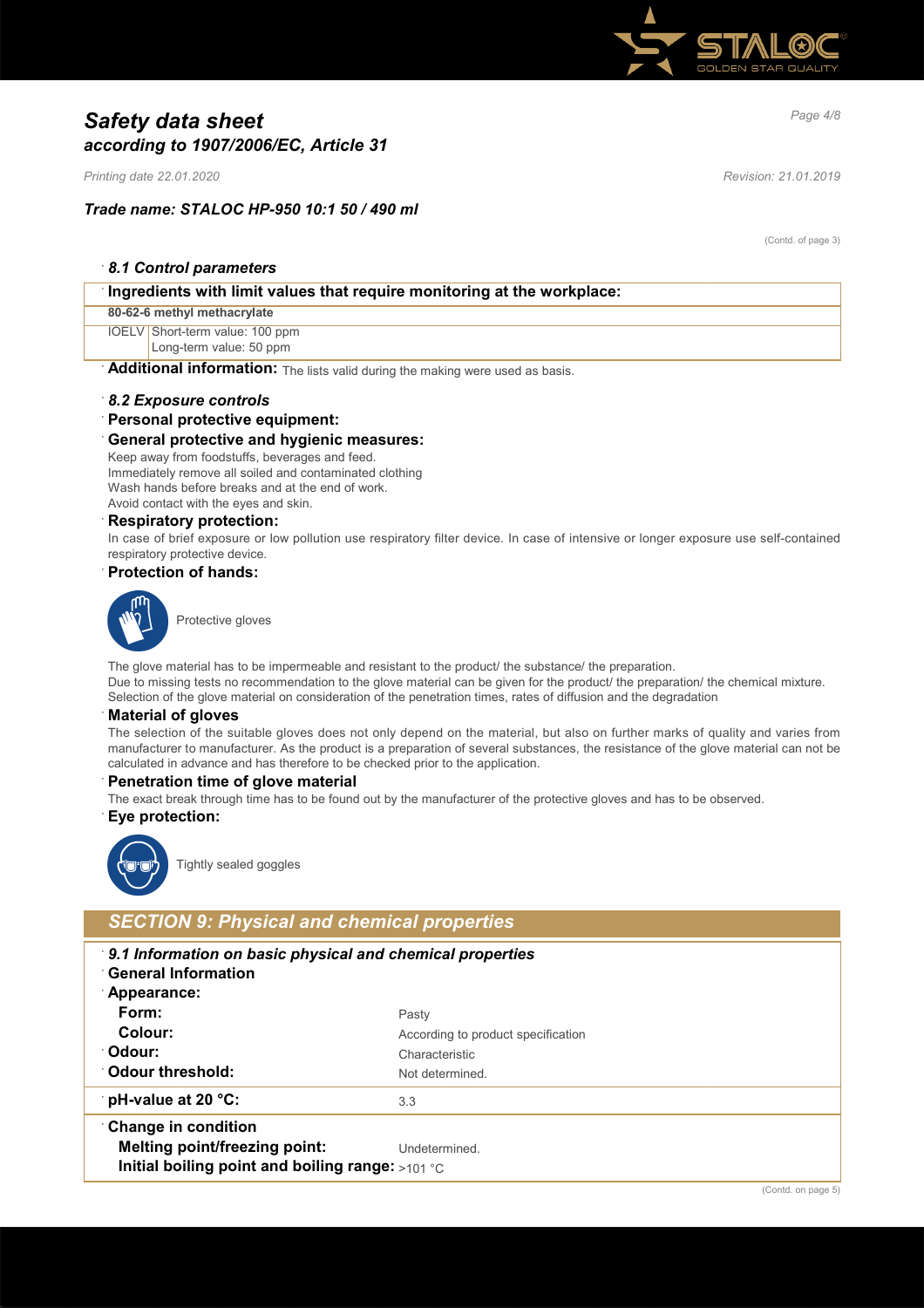

## *Page 5/8 Safety data sheet according to 1907/2006/EC, Article 31*

*Printing date 22.01.2020 Revision: 21.01.2019*

### *Trade name: STALOC HP-950 10:1 50 / 490 ml*

 $(0, 0, 1)$  of page  $4$ )

|                                         | (Conta, or page 4)                                                                             |
|-----------------------------------------|------------------------------------------------------------------------------------------------|
| Flash point:                            | $10^{\circ}$ C                                                                                 |
| Flammability (solid, gas):              | Not applicable.                                                                                |
| Ignition temperature:                   | 430 °C                                                                                         |
| <b>Decomposition temperature:</b>       | Not determined.                                                                                |
| Auto-ignition temperature:              | Product is not selfigniting.                                                                   |
| <b>Explosive properties:</b>            | Product is not explosive. However, formation of explosive air/vapour mixtures<br>are possible. |
| <b>Explosion limits:</b>                |                                                                                                |
| Lower:                                  | 2.1 Vol %                                                                                      |
| Upper:                                  | 12.5 Vol %                                                                                     |
| Vapour pressure at 20 °C:               | 47 hPa                                                                                         |
| Density:                                | Not determined.                                                                                |
| <b>Relative density</b>                 | Not determined.                                                                                |
| Vapour density                          | Not determined.                                                                                |
| <b>Evaporation rate</b>                 | Not determined.                                                                                |
| Solubility in / Miscibility with        |                                                                                                |
| water:                                  | Not miscible or difficult to mix.                                                              |
| Partition coefficient: n-octanol/water: | Not determined.                                                                                |
| <b>Viscosity:</b>                       |                                                                                                |
| Dynamic:                                | Not determined.                                                                                |
| Kinematic:                              | Not determined.                                                                                |
| <b>Solvent content:</b>                 |                                                                                                |
| Solids content:                         | $0.0\%$                                                                                        |
| 9.2 Other information                   | No further relevant information available.                                                     |
|                                         |                                                                                                |

## *SECTION 10: Stability and reactivity*

· *10.1 Reactivity* No further relevant information available.

· *10.2 Chemical stability*

· **Thermal decomposition / conditions to be avoided:** No decomposition if used according to specifications.

· *10.3 Possibility of hazardous reactions* No dangerous reactions known.

· *10.4 Conditions to avoid* No further relevant information available.

· *10.5 Incompatible materials:* No further relevant information available.

· *10.6 Hazardous decomposition products:* No dangerous decomposition products known.

## *SECTION 11: Toxicological information*

· *11.1 Information on toxicological effects*

· **Acute toxicity** Based on available data, the classification criteria are not met.

### · **LD/LC50 values relevant for classification:**

**80-62-6 methyl methacrylate**

Oral LD50 7,872 mg/kg (rat)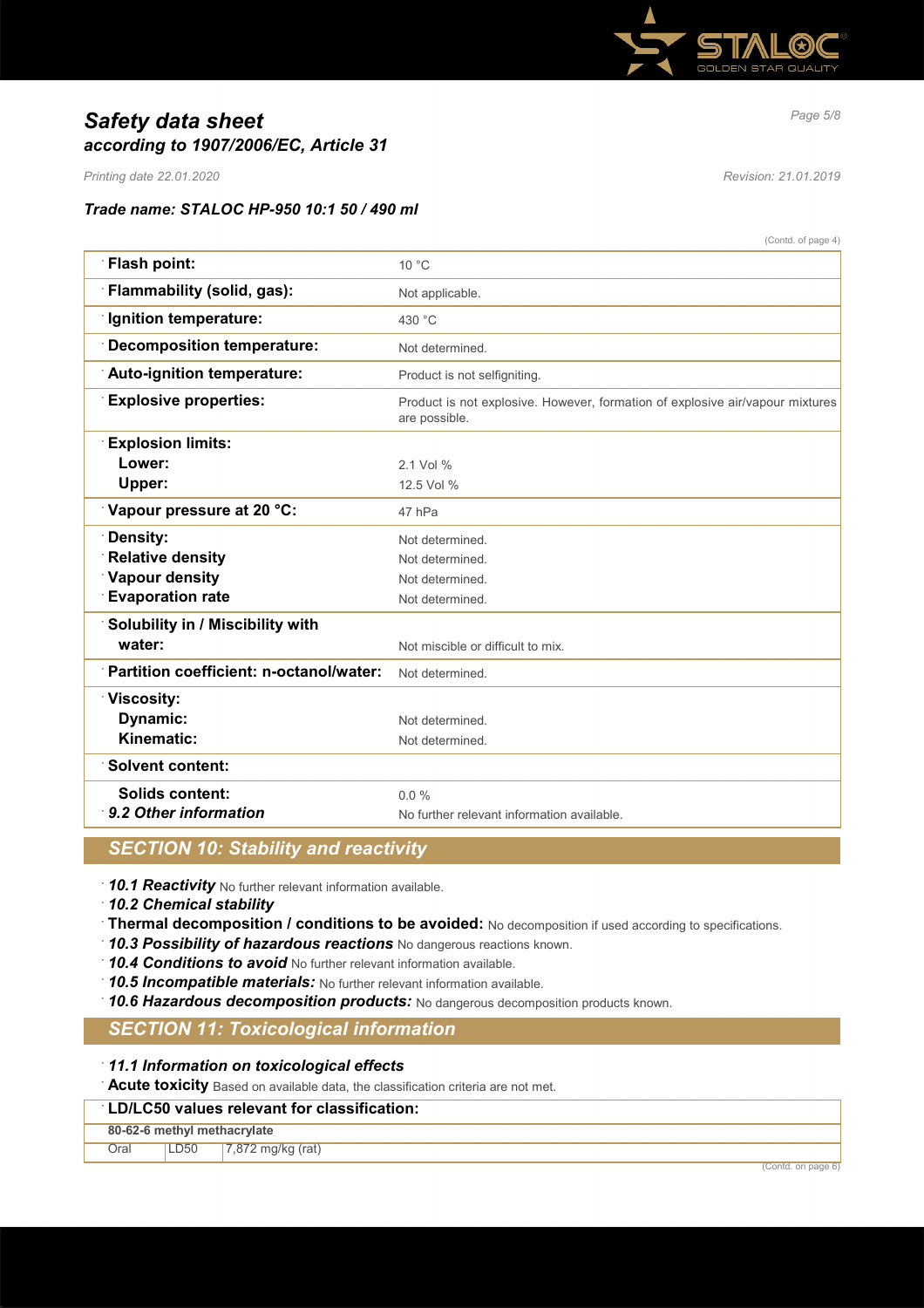

## *Page 6/8 Safety data sheet according to 1907/2006/EC, Article 31*

*Printing date 22.01.2020 Revision: 21.01.2019*

### *Trade name: STALOC HP-950 10:1 50 / 490 ml*

(Contd. of page 5)

|        | 868-77-9 2-hydroxyethyl methacrylate |                                                  |  |
|--------|--------------------------------------|--------------------------------------------------|--|
| Oral   | LD <sub>50</sub>                     | $5.050$ mg/kg (rat)                              |  |
|        | 97-88-1 n-butyl methacrylate         |                                                  |  |
| Oral   | LD <sub>50</sub>                     | 22,600 mg/kg (rat)                               |  |
| Dermal | LD50                                 | $11,300$ mg/kg (rabbit)                          |  |
|        |                                      | Inhalative LC50/4 h $ 4,910 \text{ mg/II}$ (rat) |  |
|        | 79-41-4 methacrylic acid             |                                                  |  |
| Oral   | LD <sub>50</sub>                     | $1,332$ mg/kg (mouse)                            |  |
| Dermal | LD <sub>50</sub>                     | 500 mg/kg (rabbit)                               |  |

### · **Primary irritant effect:**

- **Skin corrosion/irritation**
- Causes skin irritation.
- · **Serious eye damage/irritation**
- Causes serious eye irritation.
- · **Respiratory or skin sensitisation**
- May cause an allergic skin reaction.
- · **CMR effects (carcinogenity, mutagenicity and toxicity for reproduction)**
- **Germ cell mutagenicity** Based on available data, the classification criteria are not met.
- **Carcinogenicity** Based on available data, the classification criteria are not met.
- Reproductive toxicity Based on available data, the classification criteria are not met.

### · **STOT-single exposure**

- May cause respiratory irritation.
- **STOT-repeated exposure** Based on available data, the classification criteria are not met.
- **Aspiration hazard** Based on available data, the classification criteria are not met.

## *SECTION 12: Ecological information*

- · *12.1 Toxicity*
- · **Aquatic toxicity:** No further relevant information available.
- · *12.2 Persistence and degradability* No further relevant information available.
- · *12.3 Bioaccumulative potential* No further relevant information available.
- · *12.4 Mobility in soil* No further relevant information available.
- · **Ecotoxical effects:**
- · **Remark:** Harmful to fish
- · **Additional ecological information:**
- · **General notes:**

Water hazard class 1 (German Regulation) (Self-assessment): slightly hazardous for water Do not allow undiluted product or large quantities of it to reach ground water, water course or sewage system. Harmful to aquatic organisms

- · *12.5 Results of PBT and vPvB assessment*
- · **PBT:** Not applicable.
- · **vPvB:** Not applicable.
- · *12.6 Other adverse effects* No further relevant information available.
- *SECTION 13: Disposal considerations*

### · *13.1 Waste treatment methods*

· **Recommendation** Must not be disposed together with household garbage. Do not allow product to reach sewage system.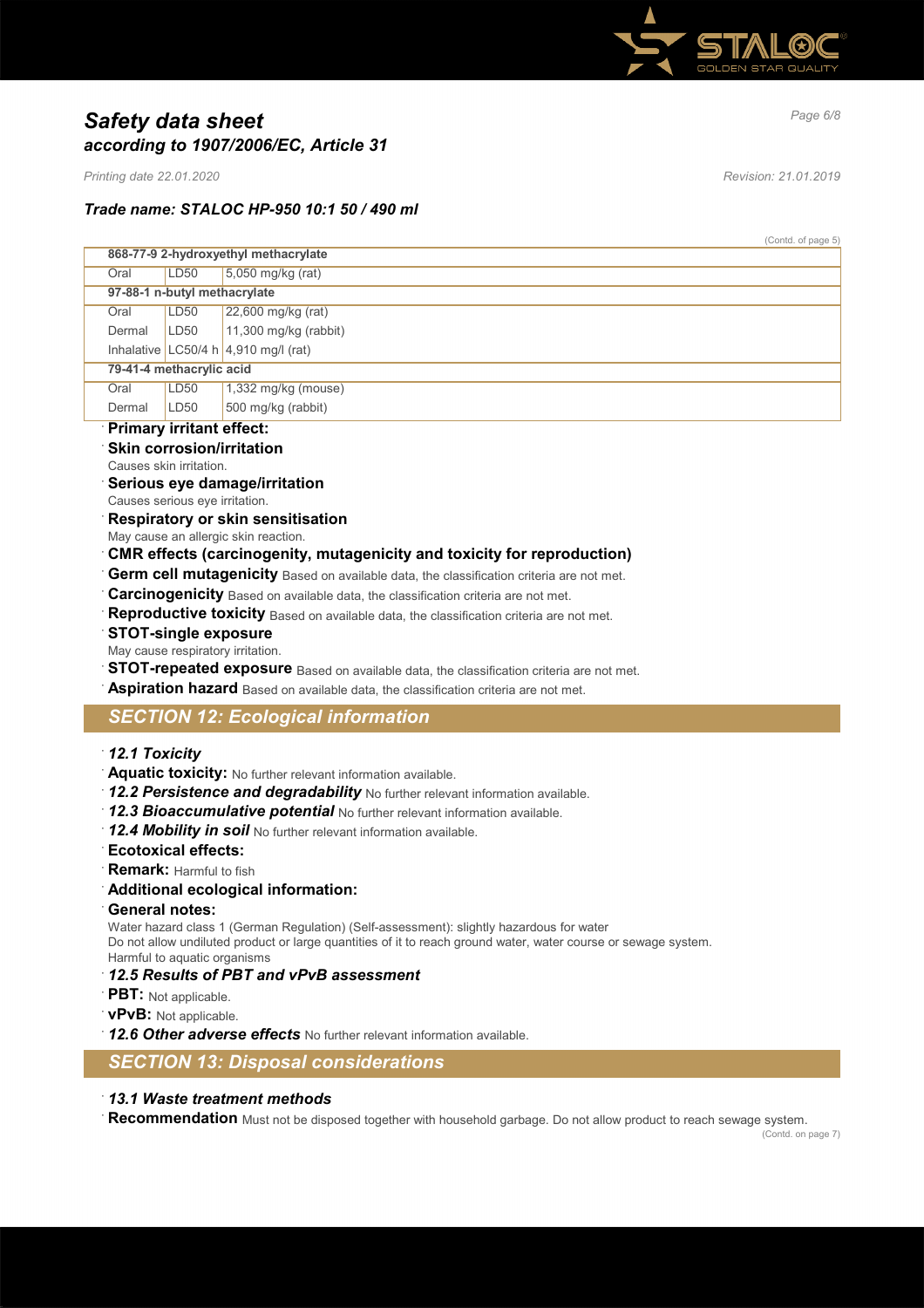

# *Page 7/8 Safety data sheet according to 1907/2006/EC, Article 31*

*Printing date 22.01.2020 Revision: 21.01.2019*

*Trade name: STALOC HP-950 10:1 50 / 490 ml*

(Contd. of page 6)

## · **Uncleaned packaging:**

· **Recommendation:** Disposal must be made according to official regulations.

| <b>SECTION 14: Transport information</b>                                                                    |                                                                                                                       |  |
|-------------------------------------------------------------------------------------------------------------|-----------------------------------------------------------------------------------------------------------------------|--|
| $\cdot$ 14.1 UN-Number<br><b>ADR, IMDG, IATA</b>                                                            | <b>UN1133</b>                                                                                                         |  |
| 14.2 UN proper shipping name<br>$\Delta$ DR<br><b>IMDG, IATA</b>                                            | 1133 ADHESIVES<br><b>ADHESIVES</b>                                                                                    |  |
| 14.3 Transport hazard class(es)                                                                             |                                                                                                                       |  |
| ADR, IMDG, IATA                                                                                             |                                                                                                                       |  |
|                                                                                                             |                                                                                                                       |  |
| ∵Class                                                                                                      | 3 Flammable liquids.                                                                                                  |  |
| ∴Label                                                                                                      | 3                                                                                                                     |  |
| 14.4 Packing group<br><b>ADR, IMDG, IATA</b>                                                                | $\begin{array}{c} \hline \end{array}$                                                                                 |  |
| 14.5 Environmental hazards:                                                                                 | Not applicable.                                                                                                       |  |
| 14.6 Special precautions for user<br>Danger code (Kemler):<br><b>EMS Number:</b><br><b>Stowage Category</b> | Warning: Flammable liquids.<br>33<br>$F-E$ , S-D<br>B                                                                 |  |
| 14.7 Transport in bulk according to Annex II of<br><b>Marpol and the IBC Code</b>                           | Not applicable.                                                                                                       |  |
| Transport/Additional information:                                                                           |                                                                                                                       |  |
| $\Delta$ DR                                                                                                 |                                                                                                                       |  |
| Limited quantities (LQ)<br><b>Excepted quantities (EQ)</b>                                                  | 5L<br>Code: E2<br>Maximum net quantity per inner packaging: 30 ml<br>Maximum net quantity per outer packaging: 500 ml |  |
| <b>Transport category</b>                                                                                   | 2                                                                                                                     |  |
| <b>Tunnel restriction code</b>                                                                              | D/E                                                                                                                   |  |
| <b>IMDG</b><br>Limited quantities (LQ)<br><b>Excepted quantities (EQ)</b>                                   | 5L<br>Code: E2<br>Maximum net quantity per inner packaging: 30 ml<br>Maximum net quantity per outer packaging: 500 ml |  |
| <b>UN "Model Regulation":</b>                                                                               | UN 1133 ADHESIVES, 3, II                                                                                              |  |

(Contd. on page 8)